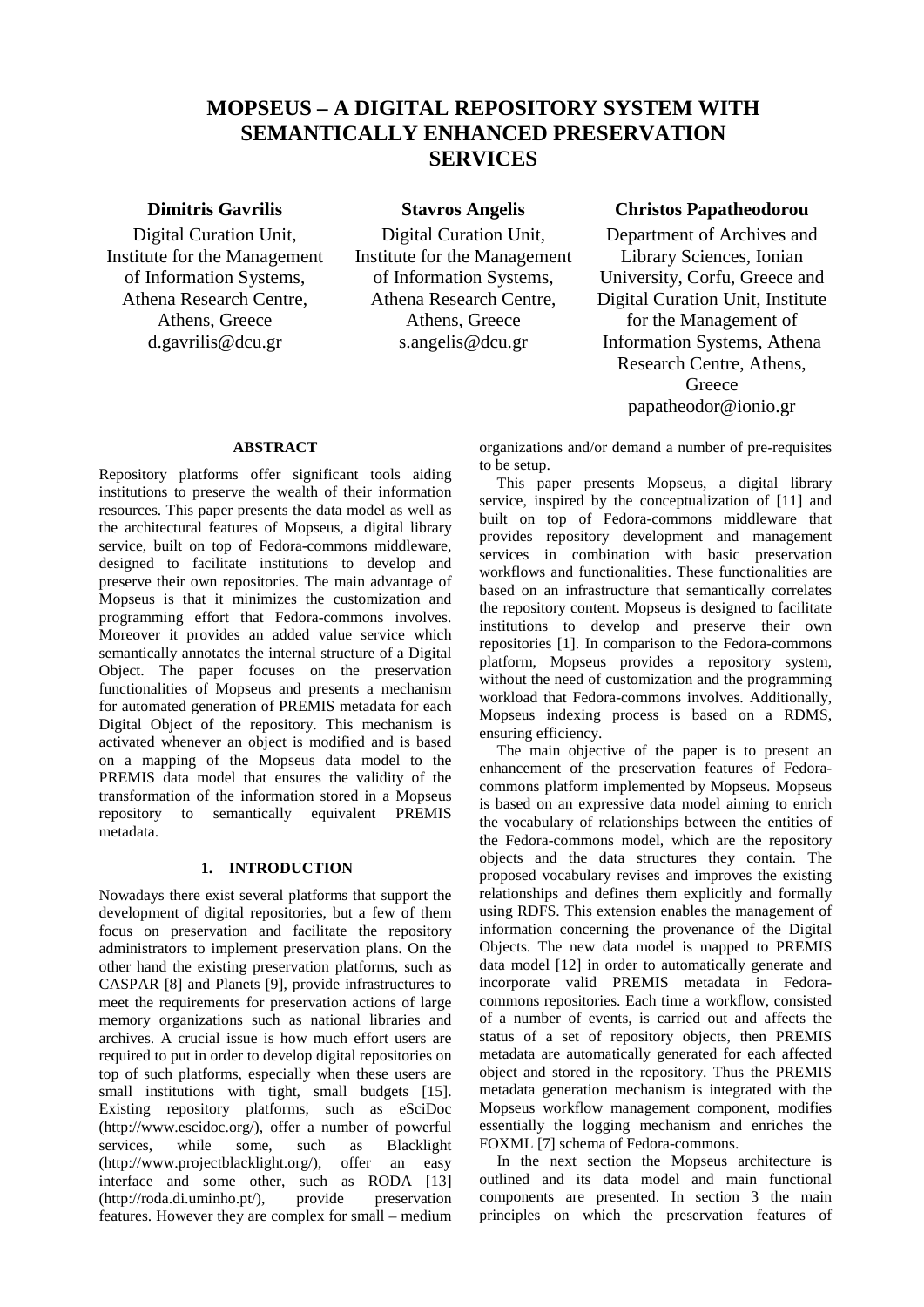Mopseus are based as well as the mapping of Mopseus data model to PREMIS data model are presented. Furthermore the implementation of PREMIS metadata generation mechanism is demonstrated. Finally in section 4 the Mopseus innovative features are discussed and in section 5 the main conclusions of the presented effort are sketched.

## **2. ARCHITECTURE**

#### **2.1. Data Model**

Mopseus is based on the main Fedora-commons entities which are the *digital objects* and *datastreams* and provides an ontology that defines the relationships between them. In particular the content of a Mopseus repository is stored as *digital objects*, consisting of *datastreams*, which can be text/xml, text/rdf or binary (see Figure 1). Thus Datastreams can be correlated to form Digital Objects that are structures of data and metadata. Each Digital Object is described at least by a Dublin Core record implemented as a Datastream. Additional descriptive metadata, following any schema, could be incorporated as Datastreams. A new entity enhancing the Fedora-commons conceptual schema is the *container*. A Container is a Digital Object which aggregates a set of Digital Objects or other Containers. For instance a collection of the PhD theses of a University Department is a Container, which consists of several Digital Objects (PhD theses) and may belong to anotherContainer, e.g. the collection of the University's gray literature.

Each Mopseus Digital Object is an instance of one of the following entities named namespaces:

- **config**: The configuration of the repository itself is encoded by and stored as Digital Objects of this namespace. This makes Mopseus a self-describing repository, which means that all information regarding the setup of the repository is stored as Digital Object itself and thus is preserved following homogeneous and common preservation mechanisms.Thus, the required knowledge an administrator needs to have in order to configure and maintain the repository is XML.

- **cid**: This namespace contains Digital Objects that describe Containers. Containers can hold metadata (e.g. DC), binary Datastreams (e.g. a Thumbnail image) and can form any kind of graph through RDF relations.

- **iid**: This namespace contains all the Digital Objects that carry actual information (items), consisting of Datastreams.

- **trm**: This namespace contains all Digital Objects that carry terminology information. These Digital Objects are encoded in SKOS and each Digital Object that resides in the trm namespace represents a SKOS concept.

Another significant entity of the model corresponds to the notion of workflow, which is a sequence of states (or events). Each state incorporates a set of basic operations performed on Digital Objects or Datastreams. The descriptions of workflows, states and their basic

operations are stored as Datastreams, in the form of XML documents, and they constitute a part of the Digital Objects description in the config namespace.

The Mopseus data model relationships are categorized to the following classes:

- Digital Objects relations: A Digital Object may be correlated to one or more Containers (or other objects) through a set of partitive or membership relations given by Fedora-commons ontology (http://www.fedoracommons.org/definitions/1/0/fedora-relsext-

ontology.rdfs) and enriched by the DCTERMS vocabulary for the DC Relation property [6], forming thus a new ontology named RELS-EXT.

| Relationship              | Domain | Range      | <b>Description</b> |
|---------------------------|--------|------------|--------------------|
| $\overline{\text{isRDF}}$ | Object | Datastream | Denotes that a     |
|                           |        |            | Datastream of an   |
|                           |        |            | object is an RDF   |
|                           |        |            | document.          |
| isThumbnail               | Object | Datastream | Denotes that a     |
|                           |        |            | Datastream of an   |
|                           |        |            | object is          |
|                           |        |            | thumbnail.         |
| isImage                   | Object | Datastream | Denotes that a     |
|                           |        |            | Datastream of an   |
|                           |        |            | object is an       |
|                           |        |            | image.             |
| isImageHighDef            | Object | Datastream | Denotes that a     |
|                           |        |            | Datastream of an   |
|                           |        |            | object is a high   |
|                           |        |            | resolution image.  |
| isDocument                | Object | Datastream | Denotes that a     |
|                           |        |            | Datastream of an   |
|                           |        |            | object is a        |
|                           |        |            | document.          |
| isDocumentPDF             | Object | Datastream | Denotes that a     |
|                           |        |            | Datastream of an   |
|                           |        |            | object is a        |
|                           |        |            | document.          |
| isBinary                  | Object | Datastream | Denotes that a     |
|                           |        |            | Datastream of an   |
|                           |        |            | object is a        |
|                           |        |            | bitstream.         |
| migratedFrom              | Object | Datastream | When an object     |
|                           |        |            | is migrated by a   |
|                           |        |            | repository, a      |
|                           |        |            | Datastream is      |
|                           |        |            | generated,         |
|                           |        |            | holding all        |
|                           |        |            | information        |
|                           |        |            | about its          |
|                           |        |            | provenace.         |

**Table 1**. Mopseus Digital Object – Datastream (RELS-INT ontology) relations

- Digital Objects - Workflows: The state of a Digital Object could be modified by a workflow meaning that there exists a correlation between a workflow and one or a set of particular affected Digital Object/objects. These relations are aligned to the vocabulary of PREMIS EventType element [12] and are directly implemented through the Mopseus services.

- Digital Objects - Datastreams: A Digital Object is consisted of one or more Datastreams through a rich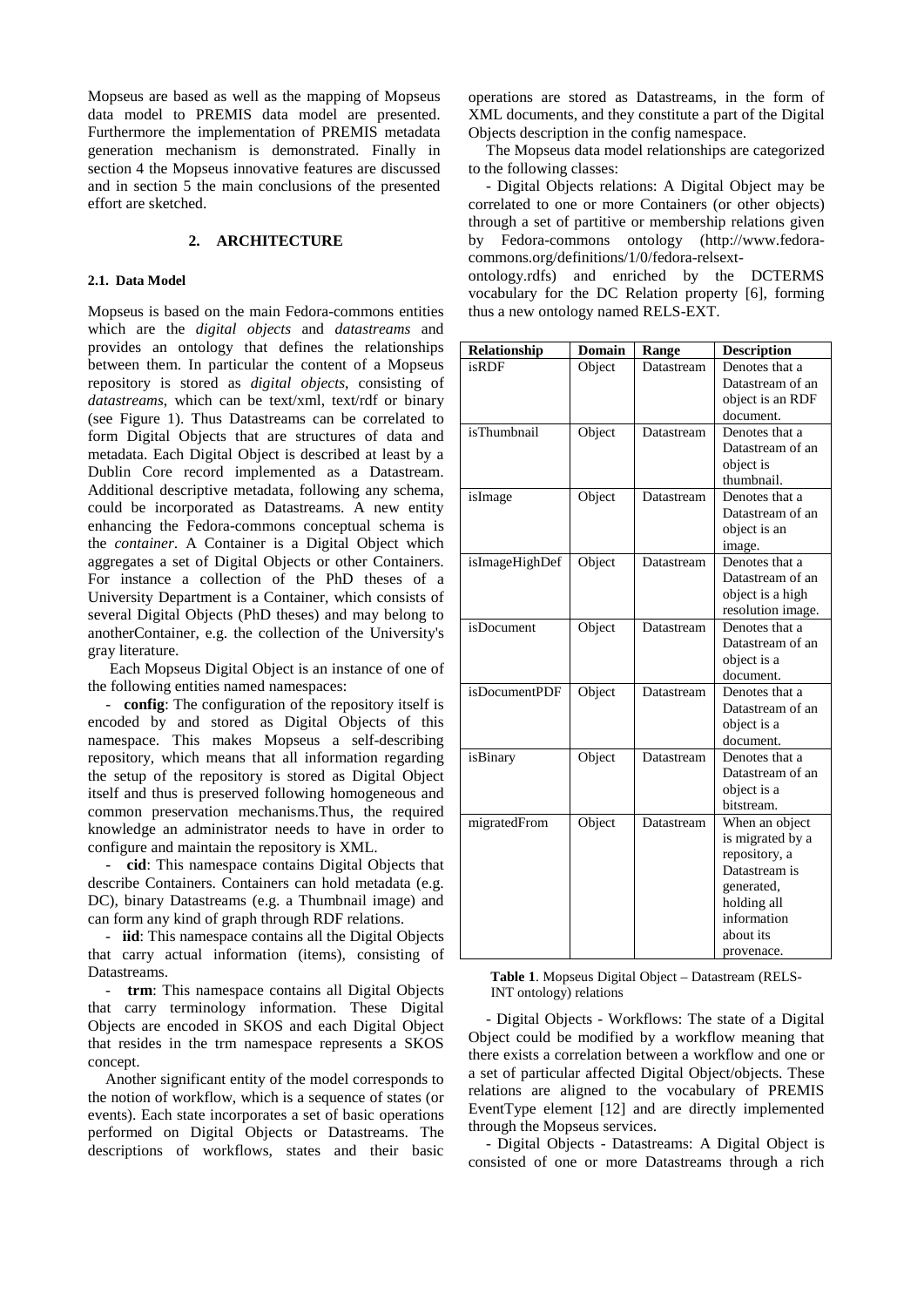vocabulary of relations referred in Table 1. These relations enrich the semantics of Fedora-commons ontology. A crucial relationship for preservation repositories is the migratedFrom which denotes the incorporation of a Digital Object from other repositories.

All relationships are described in RDFS and stored in Datastreams. Specifically, two Datastreams residing in the config namespace have been implemented:

- RELS-EXT. Contains a slightly enhanced version of the Fedora provided RELS-EXTontology for describing relationship types between Digital Objects and Containers, such as isPartOf, etc.

- RELS-INT. Contains an ontology for characterizing the constituent Datastreams of a Digital Object and the relationships between them e.g.*isDocument*, *isThumbnail*, etc. Its main classes and relationships are presented in Table 1.



**Figure 1**. Mopseus data model

## **2.2. Functional Components**

Mopseus consists of two different and distinct parts: a backend which implements the core services of Mopseus (written in Java) and a frontend PHP and JSP API which provides out of the box functionalities that are used to create the different web based GUIs. Only the backend part of Mopseus and certain Fedora-commons functionalities, such as the REST based retrieval mechanisms, communicates directly with Fedoracommons. The main architectural components of Mopseus (see Figure 2) are:

- **Dynamic definition of XML schemas**. Mopseus provides a service for the definition of metadata schemas. The service supports the development of XML schemas, defining the syntax of the metadata elements, their functionality (mandatory/optional elements) and presentation. A new XML schema is automatically transformed into HTML forms and the user can use them to ingest metadata and produce valid XML documents stored as Datastreams. The service that translates the XML schema definition to a working HTML form also supports a number of other features such as: creating an object from templates, creating an object from a mapping mechanism (see below), etc. The metadata schema definitions are stored in the *schemas* Digital Object of the config name space.

- **Relations manager**. The relations manager allows for the easy management (insert, delete) of relations both external (between objects and Containers) and internal (between Datastreams). The parameters of this service are the Datastream on which a relation should be added, deleted or modified and the ontology that keeps the Mopseus relationships. The service allows the user to define relations in a flexible manner and use different ontologies on different Datastreams.

- **RDBMS Synchronization**. A mechanism was developed to dynamically synchronize any or all the elements of the hosted XML schemas with an external RDBMS database (currently MySQL is supported). This process features a flexibility which is achieved by automatically mapping XPath Queries to SQL queries. Furthermore, this mechanism can also store in the RDBMS RDF information (e.g. relations) and Datastream information. This process drastically improves the efficiency and flexibility of the indexing of any kind of XML or RDF document stored in Datastreams, makes easier the implementation of a web frontend system and the searching process. All the RDBMS synchronization information are stored in the *sync* Digital Object of the config namespace.

- **Mapping between XML schemas**. This mechanism allows the mapping between metadata schemas. The mapping is created through an XSLT tansformation. The mapping service can take as parameters a Datastream that contains the XSLT transformation, the Datastream containing the source XML document and the target Datastream. It then can automatically perform the transformation and store the result onto the target Datastream. The XSLT document itself along with the mapping rules are stored in the *mappings* Digital Object (config:mappings) of the config namespace.

- **Workflow engine**. The workflow engine allows for executing sequences of states, such as *ingestion*, *revision*, etc. For each state its input parameters from the previous states and output parameters, which pass to the next states are described. A state invokes a specific service, which in general would be either internal (i.e. one of the mentioned Mopseus components, e.g. a mapping between XML Schemas service) or external (e.g. the use of a data format migration tool, which is not part of Mopseus). Notice that the current version of Mopseus does not support external services.

- **Preservation service**. This service is responsible for the preservation features of Mopseus and provides the following functionalities: (a) maintains a PREMIS log per Digital Object (residing in the PREMIS Datastream) containing all actions and operations that take place on a Digital Object, (b) maintains and checks the checksums for each Datastream and (c) performs simple migrations on binary Datastreams such as PDF documents (this service is currently under development).

- **Terminology service**. The terminology service allows for management of vocabularies, which can then be used in metadata schemas. Information regarding this service is stored in the *terms* Digital Object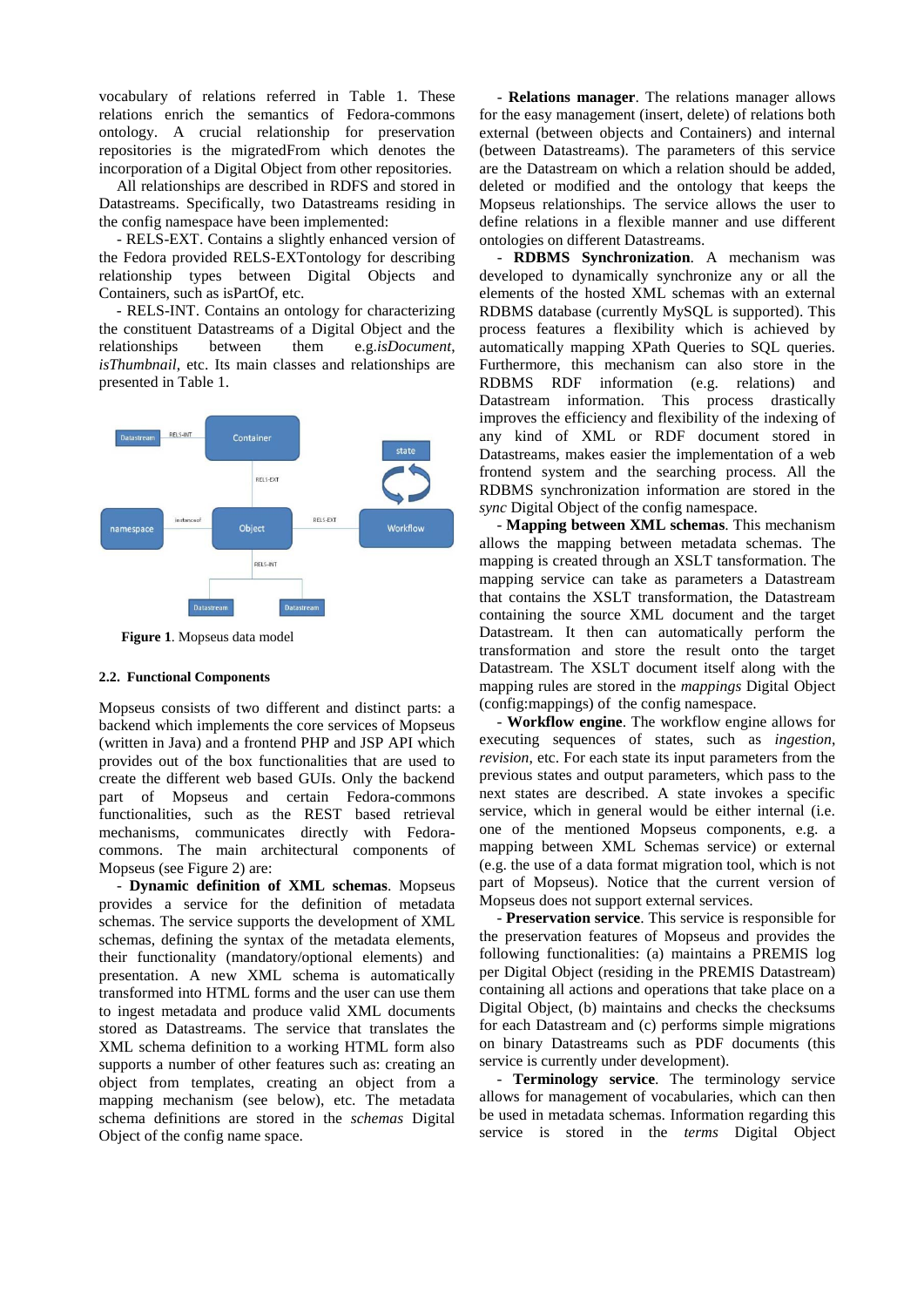(config:terms) of the config namespaceDigital Object. The terms are represented in SKOS.



**Figure 2**. Mopseus architecture. This figure illustrates the basic high-level components of Mopseus and how they inter-operate.

Constructing a user interface in Mopseus is relatively easy. The developer can utilize ready to use components such as an Admin Panel which allows the user to perform operations on Digital Objects, relations and Datastreams. Furthermore, item short views (see Figure 3b) as well as detailed views (see Figure 3c) can be obtained directly from corresponding ready to use XSLT files. Binary Datastreams available for viewing and downloading (e.g. isDocumentPDF, see Figure 3d) can be displayed based on the RELS-INT relations. Finally the Containers an object belongs to can be obtained by the relevant RELS-EXT relations (see Figure 3a).



**Figure 3**. A screenshot of the Mopseus installation at Panteion University.

#### **3. PRESERVATION STRATEGY**

#### **3.1. Outline of Strategy**

Mopseus preservation strategy follows a set of rules that aim towards a long-term storage and access to the Digital Objects, with respect to small and middle-sized institutions, with a probable low budget. Mopseus is inspired by the OAIS [4] model principles in the sense that (a) the Digital Objects carry meaningful information about their binary content and relationships and (b) this representation information constitutes itself a Digital Object. Thus each Digital Object contains a set of Datastreams and relations. The Datastreams carry both representations of an object and the object's descriptive metadata.

Moreover, Mopseus supports ingestion, access, storage, data management, administration and preservation planning OAIS functionalities. In compliance with the OAIS the Submission Information Packages (SIPs) are transformed to Archival Information Packages (AIPs) with the use of a set of internal Fedoracommons mechanisms. The ingested Digital Objects are checked for integrity, descriptive metadata are generated semi-automatically via the mapping mechanism and preservation metadata are generated automatically in PREMIS. All the Digital Objects are preserved by the Fedora-commons mechanisms, which keep versions of the repository state and content. The versions of a repository are stored internally. Regarding preservation planning, Mopseus provides a migration process from other existing repositories, facilitated through the use of a desktop tool implemented in Java. Currently it supports migration from DSpace repositories. The final Dissemination Information Packages (DIPs) are promoted to consumers through a web-front that selects specific aspects of the Digital Objects to show to the end user.

One of the most representative installations of Mopseus is Pandemos, the digital library of Panteion University, Athens, Greece (http://library.panteion.gr/pandemos). Originally, Pandemos was a DSpace repository, holding approximately 2200 Digital Objects, migrated to Mopseus without any loss of information and at least 5000-5500 new Digital Objects were ingested. For the migration process, the migration tool mapped the DSpace communities, collections and subcollections to the Mopseus Containers by creating the appropriate RDF relationships with the Containers. The original metadata from DSpace were preserved into Mopseus while a PREMIS event was created to indicate the preservation action.

#### **3.2. Mapping the data models**

The generation of valid PREMIS metadata presupposes the mapping of Mopseus and PREMIS data models. Mopseus data model was presented in the previous section and PREMIS data model is briefly presented as follows [12]:

The PREMIS data model consists of five entities, according to Figure 4: the *Intellectual Entity* ("a coherent set of content that is reasonably described as a unit"), *Object* ("or Digital Object, a discrete unit of information in digital form"), *Event* ("an action that involves at least one object or agent known to the preservation repository"), *Agent* ("a person, organization, or software program associated with preservation events in the life of an object") and *Rights*, ("or Rights Statements, assertions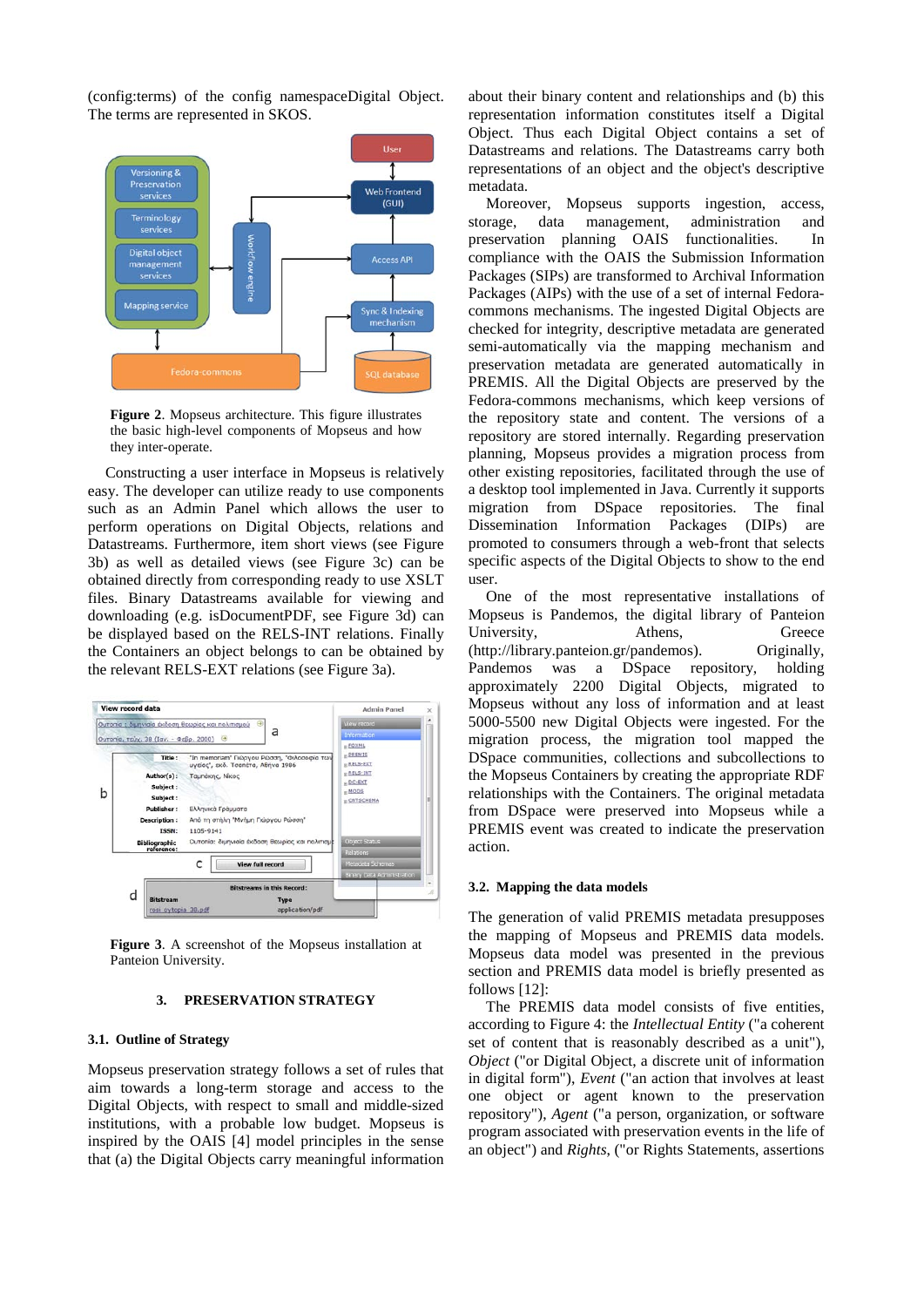of one or more rights or permissions pertaining to an object and/or agent"). The Objects are categorized to three types: *file* ("a named and ordered sequence of bytes that is known by an operating system"), *bitstream* ("contiguous or non-contiguous data within a file that has meaningful common properties for preservation purposes"), and representation ("the set of files, including structural metadata, needed for a complete and reasonable rendition of an Intellectual Entity").



**Figure 4**. PREMIS data model

The relationships associate the instances of entities. PREMIS relationships associate the instances of the Object entity as well as the instances of entities of different types. The properties between objects are categorized to three types: *structural*, which are relations between the parts of objects, e.g. the relationships between the files that constitute a representation of an Intellectual Entity, *derivation* relationships, which result from the replication or transformation of an Object, when "file A of format X is migrated to create file B of format Y, a derivation relationship exists between A and B" and *dependency* relationships which "exists when one object requires another to support its function, delivery, or coherence of content". The relationships between different entities are expressed by including in the information for the first entity, a pointer to the second entity.

The mapping of two data models is defined as a sufficient specification to correlate each instance of the source model with the instances of the target model with the same meaning. The mapping of the two models is presented in Table 2 and analyzed as follows:

The central entity in both models is the Digital Object, though there exist semantic variations between them. A Mopseus Datastream that carries either a binary file or metadata is mapped to the File Category of a PREMIS Object. Moreover a Mopseus Digital Object is mapped to the Representation Category of an Object, since it represents a digital artifact with its binary representation(s) and metadata. Finally the Mopseus entity Container, actually represents a logical aggregation of objects and therefore is mapped to the PREMIS Intellectual Entity, noting that the Intellectual Entity refers to a collection of Objects of the Representation Category.

| <b>Mopseus entities</b>         | <b>PREMIS</b> entities      |  |
|---------------------------------|-----------------------------|--|
| Datastream / binary             | Object/file                 |  |
| Datastream / metadata           | Object / file               |  |
| Digital Object                  | Object /Representation      |  |
| Container                       | <b>Intellectual Entity</b>  |  |
| Workflow / State                | Event                       |  |
| Datastream / metadata /         | Rights                      |  |
| Rights                          |                             |  |
| Datastream (metadata) /         | Agent                       |  |
| Person                          |                             |  |
| <b>Mopseus relationships</b>    | <b>PREMIS</b> relationships |  |
| Digital Object - Datastream     | Structural relationships    |  |
| Digital Object - DC             | Dependency relationships    |  |
| Datastream (Fedora-             |                             |  |
| commons default metadata)       |                             |  |
| Digital Object - Digital object | Derivative relationships    |  |
| (through a Workflow / State     |                             |  |
| Container - Digital Object      | Relationships between       |  |
|                                 | different types             |  |
| Workflow / State - Digital      | Relationships between       |  |
| Object                          | different types             |  |
| Workflow / State - Agent        | Relationships between       |  |
|                                 | different types             |  |

#### **Table 2**. PREMIS - Mopseus mapping

The Mopseus entity Workflow refers to a sequence of events and thus its subclass State is mapped to the PREMIS Event entity, which represents a particular action in the time-line. The classes Agents and Rights are not expressed explicitly in the Mopseus data model; nevertheless all information that correspond to these entities is stored and available in the Datastreams that hold the metadata of each Mopseus Digital Object.

Concerning the relationships of the two models, it should address the main differences of the two models. Mopseus defines particular relationships with clear semantics, while PREMIS defines relationship categories. Based on this clarification, the relationships between a Mopseus Digital Object and its Datastreams are Structural. In particular Mopseus data model enriches the vocabulary of PREMIS structural relationships and this is obvious by the descriptions of the relationship semantics presented in Table 1. The existence of at least one Datastream that hold the main metadata of a Digital Object expressed in Dublin Core terms is mandatory for Fedora-commons repositories, including Mopseus, defining thus a dependency relationship. The modifications of the Digital Objects, generated by the performance of a Workflow or State, define derivation relationships between a Digital Object.

Since a Container is mapped to an Intellectual Entity, the relationships between a Digital Object and a Container are defined as a Relationship between different types. This type of relationships employs the PREMIS vocabulary, enriched by a variety of terms that belong to the DCTERMS Relations vocabulary. Finally the relationships between a Digital Object and a State of a Workflow as well as the relationships between the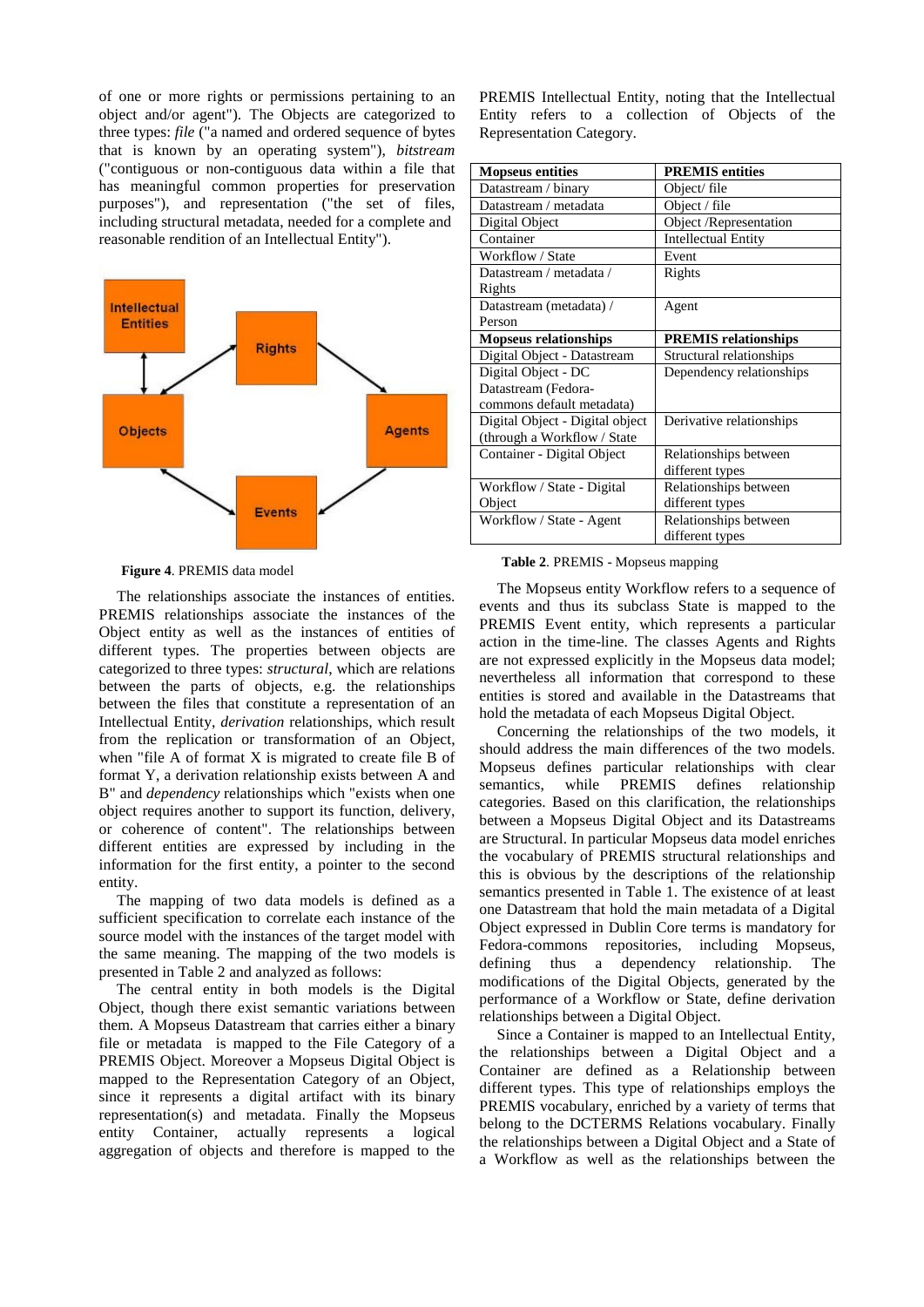State of a Workflow and an Agent are categorized to the PREMIS categories of relationships between different types of entities. It should be noticed that these relationships are expressed similarly by both the models: The information of the domain entity of each relationship includes a pointer to the identifier of the instance of the range entity. For instance the metadata of the State of a Workflow contain the identifier of Digital Object which participates to the State.

Given the mapping of the two models, the next step is the automated generation of valid PREMIS metadata. This process is based on an XSLT document which retrieves the metadata kept in the Datastreams of a Mopseus Digital Object and writes them in an XML document that follows the PREMIS syntax; this document is stored in a new Datastream, which is updated on each modification of the Digital Object. This process is triggered when a new Digital Object is ingested in Mopseus as well as at each modification of it. This process is described in the next paragraph.

#### **3.3. Generating PREMIS Metadata**

Fedora-commons keeps a log of the operations that take place in the repository encoded in FOXML. Mopseus keeps a more detailed log in PREMIS. The service that maintains the log is invoked whenever a user (or a service) performs a *write* operation on the repository. This operation mainly includes the creation of Digital Objects (manually or from a migration service), the creation or modification of Datastreams, the creation or deletion of RDF relations, etc. For each Digital Object there is a log kept in the PREMIS Datastream. A sample of the log can be seen in Figure 5. Most information that is required for the creation of the PREMIS log is taken from various Digital Objects of the config namespace. For instance, the eventIdentifierType is encoded in the config:repository XML Datastreams whereas information regarding different services can be found in the config:services Digital Objects. Regarding the relationships, each Mopseus relationship described in the config:ontologies Digital Object, is mapped to the corresponding PREMIS relation type.

#### **4. DISCUSSION**

Many approaches towards building a digital repository with preservation functionalities have been implemented. We briefly present and compare them with the key features of Mopseus. Both CASPAR [8] and PLANETS [9] aim at providing a set of direction on creating practical services and tools for the purpose of long-term access and preservation, without providing an actual digital repository, and therefore are out of the scope of this discussion.

One of the most widely known and used repositories worldwide is DSpace [2] which provides an out of the box solution for grey literature management in institutional repositories. However, it doesn't address the preservation of its Digital Objects as efficiently as other repository platforms, it lacks in flexibility since it only allows flat and relatively simple metadata schemas and it limits the organization of Digital Objects by providing only a few level hierarchy of Digital Objects.

## <premis

xmlns:premis="http://www.loc.gov/standards/premis" > <premis:objectIdentifier>

<premis:objectIdentifierType>hdl</premis:objectIdentifier Type> <premis:objectIdentifierValue>iid:1011</premis:objectIden tifierValue> </premis:objectIdentifier> <agent> <agentIdentifier> <agentIdentifierType>uid</agentIdentifierType> <agentIdentifierValue>13</agentIdentifierValue> </agentIdentifier> <agentName>Dimitris</agentName> <agentType>user</agentType> </agent>  $\langle$ agent $\rangle$ <agentIdentifier> <agentIdentifierType>servlet</agentIdentifierType> <agentIdentifierValue>org.dcu.mopseus.DigitalObject</age ntIdentifierValue> </agentIdentifier> <agentName>modifyObject</agentName> <agentType>service</agentType> </agent> <premisEvent:event xmlns:premisEvent="http://www.loc.gov/standards/premis/  $v1$ "> <premisEvent:eventIdentifier> <premisEvent:eventIdentifierType>MIS</premisEvent:eve ntIdentifierType> <premisEvent:eventIdentifierValue>modification</premisE vent:eventIdentifierValue> </premisEvent:eventIdentifier> <premisEvent:eventType>modify digital object</premisEvent:eventType> <premisEvent:eventDateTime>2010-05- 04T17:48:39</premisEvent:eventDateTime> <premisEvent:eventDetail>modify digital object (dLabel=, state=A)</premisEvent:eventDetail> <premisEvent:linkingAgentIdentifier> <premisEvent:linkingAgentIdentifierType>uid</premisEve nt:linkingAgentIdentifierType> <premisEvent:linkingAgentIdentifierValue>13</premisEve nt:linkingAgentIdentifierValue> <premisEvent:linkingAgentRole>user</premisEvent:linkin gAgentRole> </premisEvent:linkingAgentIdentifier> <premisEvent:linkingAgentIdentifier> <premisEvent:linkingAgentIdentifierType>servlet</premis Event:linkingAgentIdentifierType> <premisEvent:linkingAgentIdentifierValue>org.dcu.mopse us.DigitalObject</premisEvent:linkingAgentIdentifierValue > <premisEvent:linkingAgentRole>servlet</premisEvent:link ingAgentRole> </premisEvent:linkingAgentIdentifier> </premisEvent:event> </premis>

#### **Figure 5**. Α PREMIS Datastream

eSciDoc [14] is a powerful e-Research middleware infrastructure providing innovative services focusing on the researchers collaboration and the management of their resources. It is based on Fedora-commons repository management software on which a new data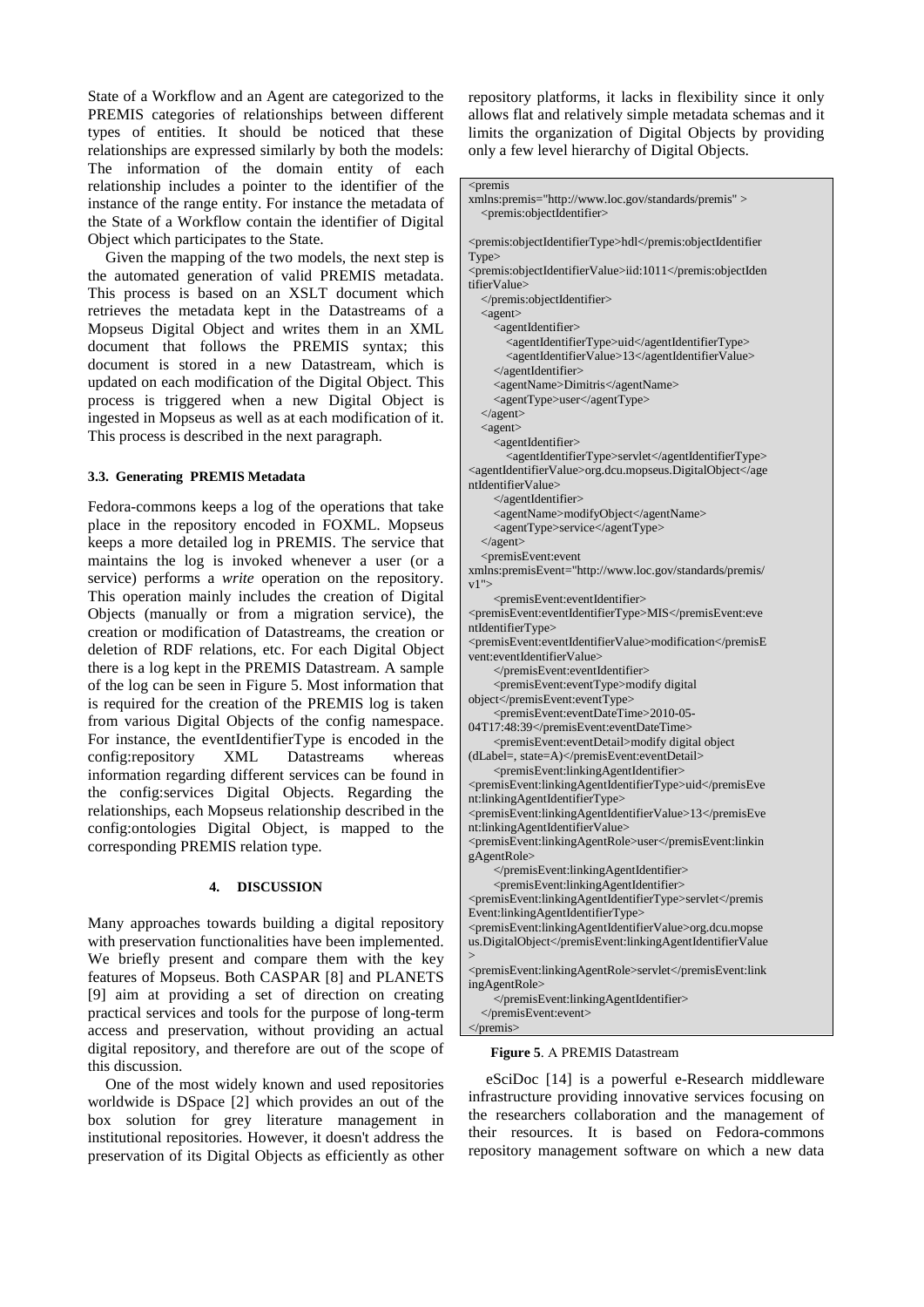model is defined. Αn eSciDoc Object is represented by multiple manifestations organized in Components. Each component includes the manifestation metadata and the content itself. A single eSciDoc Object may be a composition of Fedora-commons Digital Objects correlated by whole/part or parent/child relationships. To facilitate the view of an eSciDoc Object as one entity, eSciDoc extends the Fedora-commons versioning mechanism by maintaining a datastream for each eSciDoc object that keeps track of all Fedora-commons digital objects modifications. Regarding preservation, eSciDoc incorporates JHOVE tool. Moreover the complexity of objects involved in e-Research, as well as the lack of appropriate metadata standards for their description, constitutes a barrier for the development of a concrete preservation strategy.

DAITSS [3] is a digital preservation repository application developed by the Florida Center for Library Automation and is intended to be used as a back-end to other systems, thus it has no public access interface, though it can be used in conjunction with an access system. The DAITSS system is a java application which handles all DAITSS functionality, a MySQL database to manage its archival collections and a storage back-end where DAITSS stores the information packages. DAITSS is designed to implement active preservation strategies based on format transformations including bitlevel preservation, forward migration, normalization, and localization. It implements OAIS, it uses METS [10] and has a partial compliance with PREMIS. In short, the DAITSS is a functional digital repository application that is able to perform on a large scale. There is no frontend to support the preservation functions.

The British Library's eJournal system [5] is a system for ingest, storage and preservation of digital content developed under the Digital Library System Programme, with eJournals as the first content stream. It is an implementation of OAIS, making use of the British Library's METS, PREMIS and MODS application profiles. The AIP is tied to the technical infrastructure of the British Library's preservation system, that consists of an ingest system, a metadata management component and an archival store, and is linked with the existing integrated library system (ILS). The eJournal data model contains five separate metadata AIPs, journals, issues, articles, manifestations and submissions, with each being realised by at least one METS document. Descriptive metadata are stored as a MODS extension to the METS document, while provenance and technical metadata are captured as PREMIS extensions. Events related to the digital material are being recorded as provenance metadata and can be associated with any object type. The British Library's eJournal system is an example of use of a combination of existing metadata schemas to represent eJournal Archival Information Packages in a write-once archival system.

RODA is an open source service-oriented digital repository developed by the Portuguese National Archives. RODA is based on existing standards such as OAIS, METS, EAD and PREMIS and has the Fedora Commons at the core of its framework. RODA specifies workflows for each off the three top processes of the OAIS model (ingest, administration and dissemination). Every Digital Object being stored in RODA is subjected to a normalization process. RODA makes use of the Fedora main features adding to them a set of RODA Core Services. RODA also provides a web interface to allow the end user to browse, search, access and administrate stored information, metadata, execute ingest procedures, preservation and dissemination tasks. RODA supports a set of preservation services, such as (a) file format identification, (b) recommendation of optimal migration options, (c) conversion of Digital Objects from their original formats to more up-to-date encodings, (d) quality-control assessment of the overall migration process, (e) generation of preservation metadata in PREMIS format. RODA is a complete digital repository providing functionality for all the OAIS main units and a set of preservation services developed around Fedora.

Mopseus presents most similarities and shares a similar approach with RODA since both digital repositories are Fedora based and implement the OAIS model for storing and disseminating Digital Objects. However Mopseus does not encapsulate the Datastreams in METS documents, but correlates them semantically utilizing the internal ontology RELS-INT, while the Digital Objects are correlated with the Containers via the RELS-EXT ontology. Moreover since Mopseus is focused on small and middle sized institutions can be easily installed under different platforms and requires low implementation and support expertise. One of the most powerful features of Mopseus is the flexibility in defining and mapping of metadata schemas and generating preservation metadata. These features along with the collection migration functionality render Mopseus a repository management platform adaptive to the preservation needs of several types of small and medium sized information organizations.

## **5. CONCLUSIONS**

Mopseus is an easily configurable open source repository management system, adaptive to the digital content and needs of a variety of information organization types. It enhances Fedora-commons platform with a powerful data model providing a set of semantically rich relationships between the content and its metadata, including information concerning the provenance of them. Moreover it provides powerful functionalities for metadata schemas definition and automated preservation metadata generation, while it offers mechanisms from migrating content from other repositories. These features enable information providers to manage and preserve their digital holdings.

Among the plans for Mopseus further development is the addition of workflow wizards to the workflow engine, to guide users to define, plan and perform content management activities using friendly and usable interfaces. Mopseus does not provide a format migration mechanism due to its low cost approach. Future work includes the development of an API on which a variety